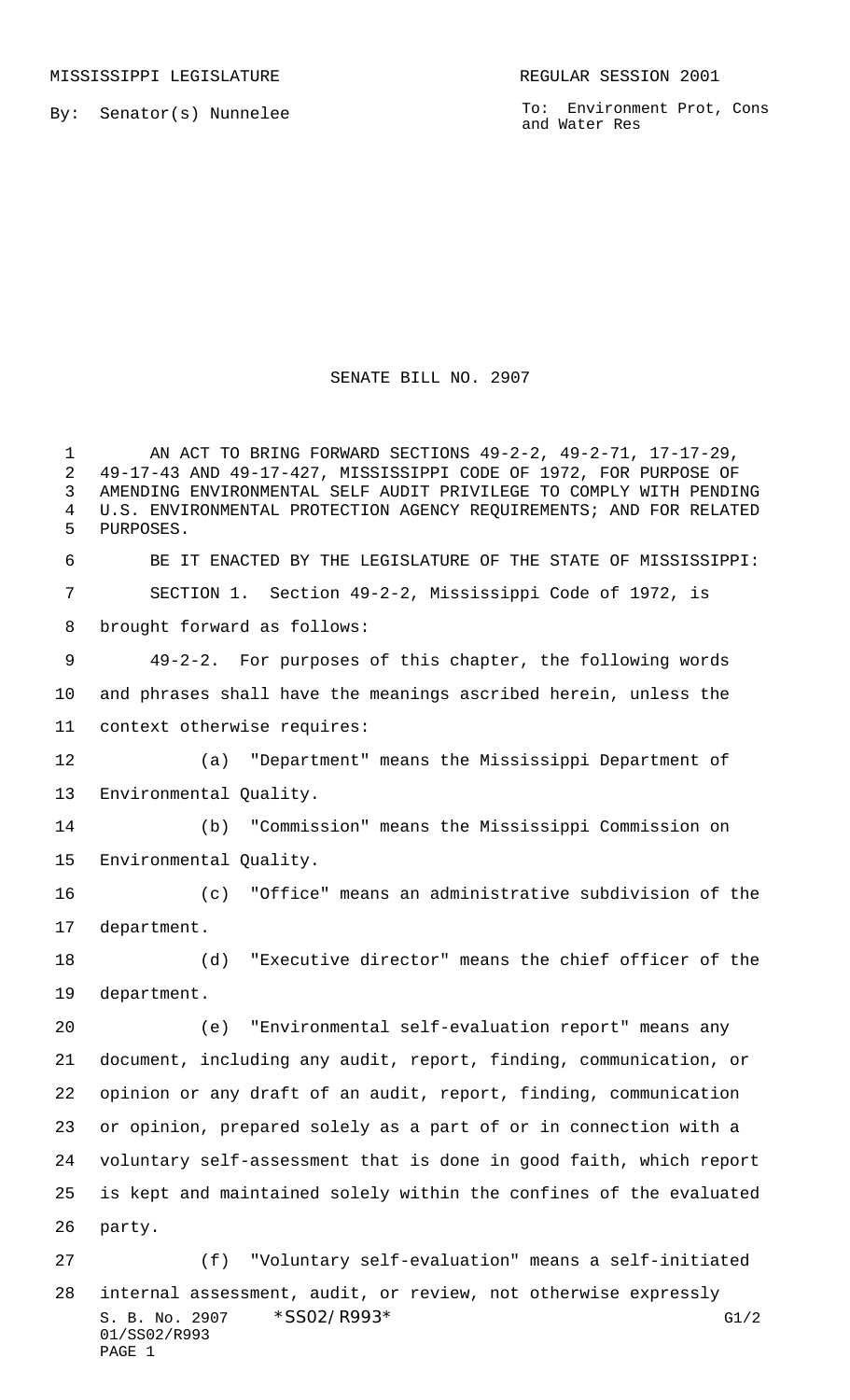required by environmental law, of a facility or an activity at a facility, or management systems related to a facility or an activity. A voluntary self-evaluation shall be designed to identify and prevent noncompliance with environmental laws, and improve compliance with environmental laws. In addition, a voluntary self-evaluation must be conducted by an owner or operator of a facility or an employee of the owner or operator or by a private contractor engaged by the owner or operator.

 (g) "Environmental law" means any federal, state or local statute, rule or regulation, or any order, award, agreement, release, permit, license, standard or notice from or issued by a federal, state or local court, agency or governmental authority in pursuance thereof.

 SECTION 2. Section 49-2-71, Mississippi Code of 1972, is brought forward as follows:

 49-2-71. (1) An environmental self-evaluation report, as defined in Section 49-2-2, is privileged and is not admissible in any legal or investigative action in any civil, criminal or administrative proceeding and is not subject to any discovery pursuant to the rules of civil procedure, criminal procedure, or administrative procedure, unless:

 (a) The person for whom the environmental self-evaluation report was prepared, irrespective of whether the self-evaluation report was conducted and/or prepared by a private contractor hired by the person, expressly waives the provisions of this section;

 (b) The court of record, or hearing officer, who shall be neutral and independent, after in camera review, determines that:

S. B. No. 2907 \* SS02/R993\* (i) The environmental self-evaluation report shows evidence that the person for which the environmental self-evaluation report was prepared is not or was not in compliance with an environmental law; and

```
01/SS02/R993
PAGE 2
```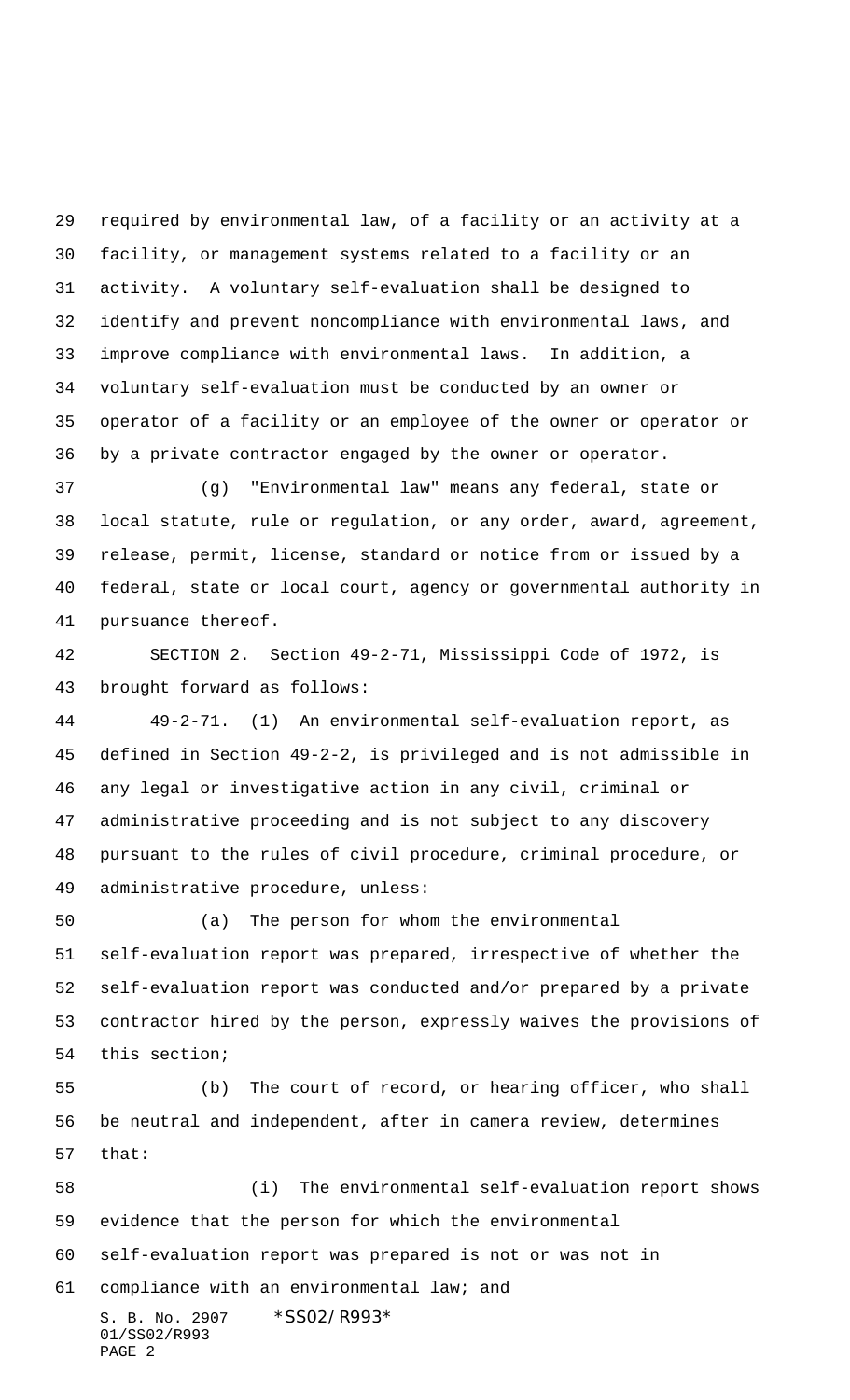(ii) The person did not initiate appropriate efforts to achieve compliance with the environmental law or complete any necessary permit application promptly after the noncompliance with the environmental law was discovered and, as a result, the person did not or will not achieve compliance with the environmental law or complete the necessary permit application within a reasonable amount of time.

 (iii) For the purposes of paragraphs (b)(i) and (b)(ii) only, if the evidence shows noncompliance by a person with more than one (1) environmental law, the person may demonstrate that appropriate efforts to achieve compliance were or are being taken by instituting a comprehensive program that establishes a phased schedule of actions to be taken to bring the person into compliance with all of such environmental laws.

 (c) The court of record or hearing officer, who shall be neutral and independent, after an in camera review, determines that the privilege is being asserted for a fraudulent purpose or that the environmental self-evaluation report was prepared to avoid disclosure of information in an investigative, administrative, or judicial proceeding that was underway, or for which the person had been provided written notification that an

investigation into a specific violation had been initiated; or

 (d) The court of record or hearing officer, who shall be neutral and independent, determines that even if subject to the privilege, it is found that a condition exists that demonstrates an imminent and substantial hazard or endangerment to the public health and safety or the environment.

 (2) The self-evaluation privilege created by this section does not apply to:

 (a) Documents or information required to be developed, maintained or reported pursuant to any environmental law or any 93 other law or regulation; or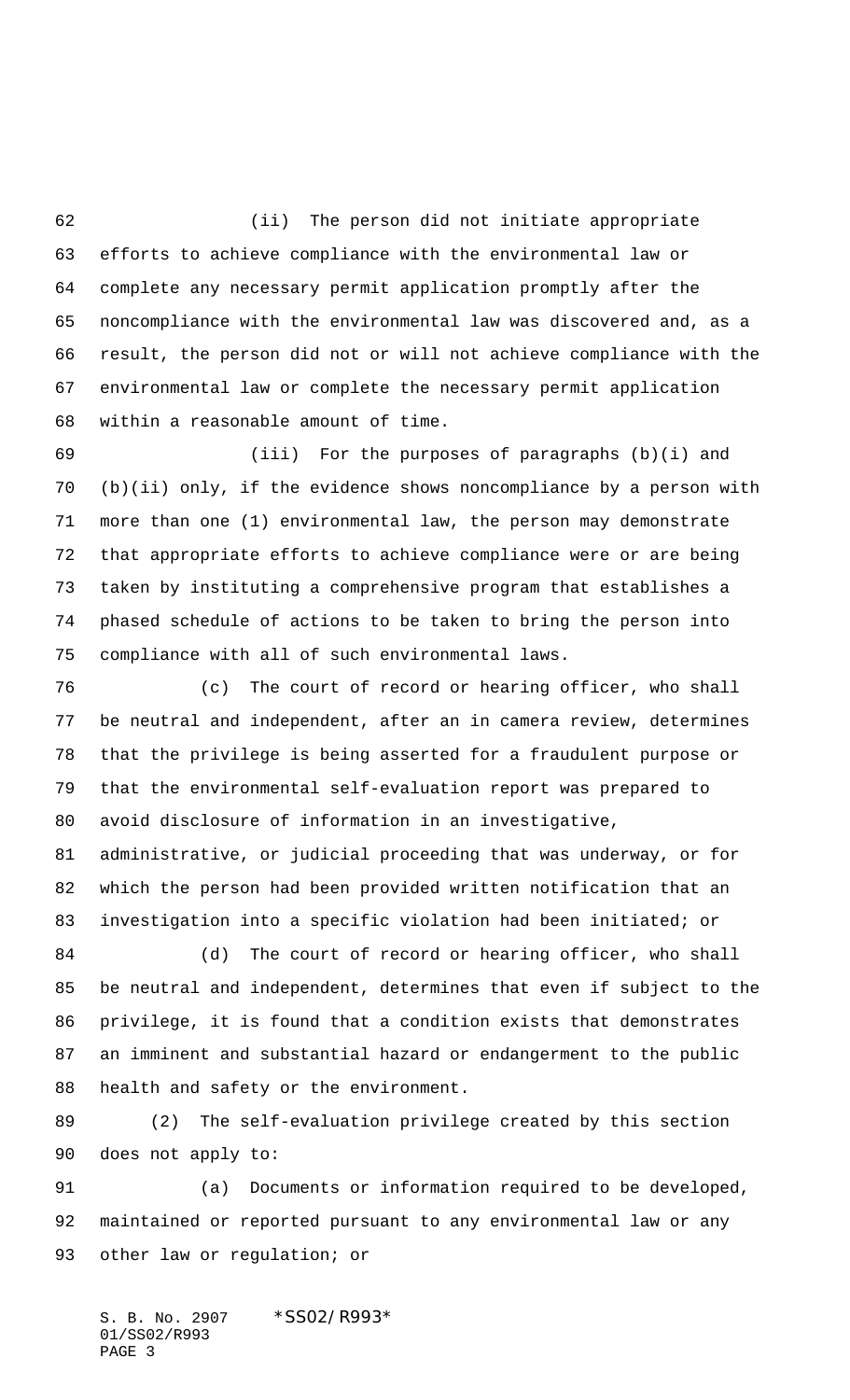(b) Documents or other information required to be made available or furnished to a regulatory agency pursuant to any environmental law or any other law or regulation; or

 (c) Information in the possession of a regulatory agency obtained through observation, sampling, monitoring or otherwise and which is subject to public disclosure pursuant to the Mississippi Public Records Act of 1983; or

 (d) Information obtained through any source independent of the environmental self-evaluation report; or

 (e) Documents existing prior to the commencement of and independent of the voluntary self-evaluation with the exception of evidence establishing a request for compliance assistance to the appropriate government agency or authority.

S. B. No. 2907 \*SS02/R993\* 01/SS02/R993 (3) (a) Upon a showing by any party, based upon independent knowledge, that probable cause exists to believe that an exception to the self-evaluation privilege under subsection (1) of this section is applicable to an environmental self-evaluation report or that the privilege does not apply to the environmental self-evaluation report pursuant to the provisions of subsection (2) of this section, then a court of record or hearing officer, who shall be neutral and independent, may allow such party limited access to the environmental self-evaluation report for the purposes of an in camera review only. The court of record or the hearing officer may grant limited access to all or part of the environmental self-evaluation report under the provisions of this subsection (3) upon such conditions as may be necessary to protect the confidentiality of the environmental self-evaluation report. A moving party who obtains access to an environmental self-evaluation report pursuant to the provisions of this subsection (3) may not divulge any information from the report except as specifically allowed by the court or hearing officer. (b) If any party divulges all or any part of the information contained in an environmental self-evaluation report

PAGE 4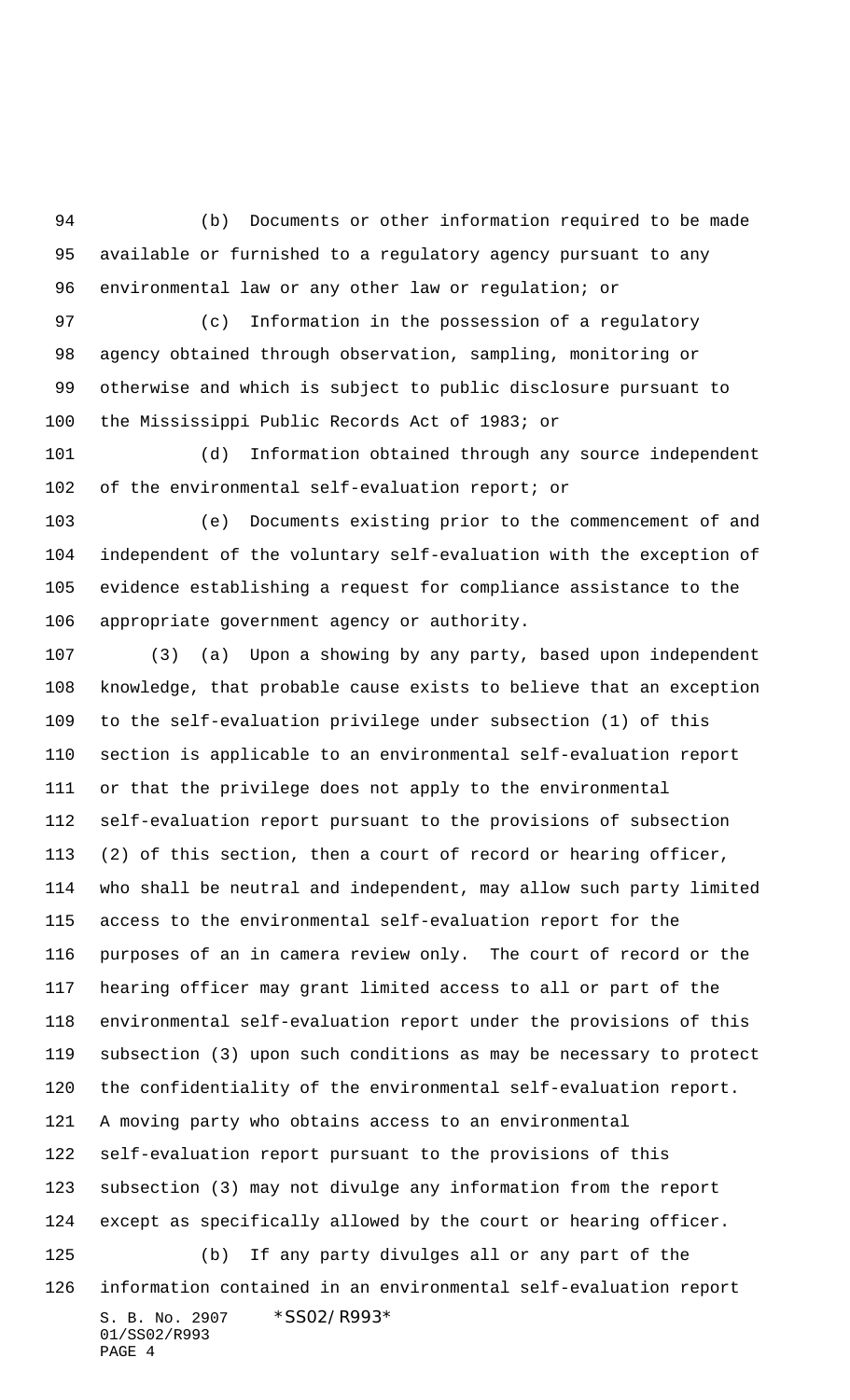in violation of the provisions of paragraph (a) of this subsection (3) or if any other person knowingly divulges or disseminates all or any part of the information contained in an environmental self-evaluation report that was provided to such person in violation of the provisions of paragraph (a) of this subsection (3), such party or other person is liable for any damages caused by the divulgence or dissemination of the information that are incurred by the person for which the environmental self-evaluation report was prepared. The court or hearing officer also may issue such contempt orders and sanctions against the offending party or such party's legal counsel as may be necessary to ensure compliance.

 (4) Nothing in this section limits, waives or abrogates the scope or nature of any statutory or common law privilege.

 (5) A person asserting a voluntary self-evaluation privilege has the burden of proving a prima facie case as to the privilege. A party seeking disclosure of an environmental self-evaluation report has the burden of proving that such privilege does not exist under this section.

 (6) All environmental self-evaluation reports that are protected by the self-evaluation privilege created by this section shall be privileged and exempt from the provisions of the Mississippi Public Records Act in accordance with Section 25-61-11, Mississippi Code of 1972.

 SECTION 3. Section 17-17-29, Mississippi Code of 1972, is brought forward as follows:

S. B. No. 2907 \*SS02/R993\* 01/SS02/R993 PAGE 5 17-17-29. (1) Any person found by the commission violating any of the provisions of Sections 17-17-1 through 17-17-47, or any rule or regulation or written order of the commission in pursuance thereof, or any condition or limitation of a permit, shall be subject to a civil penalty of not more than Twenty-five Thousand Dollars (\$25,000.00) for each violation, such penalty to be assessed and levied by the commission after a hearing. Appeals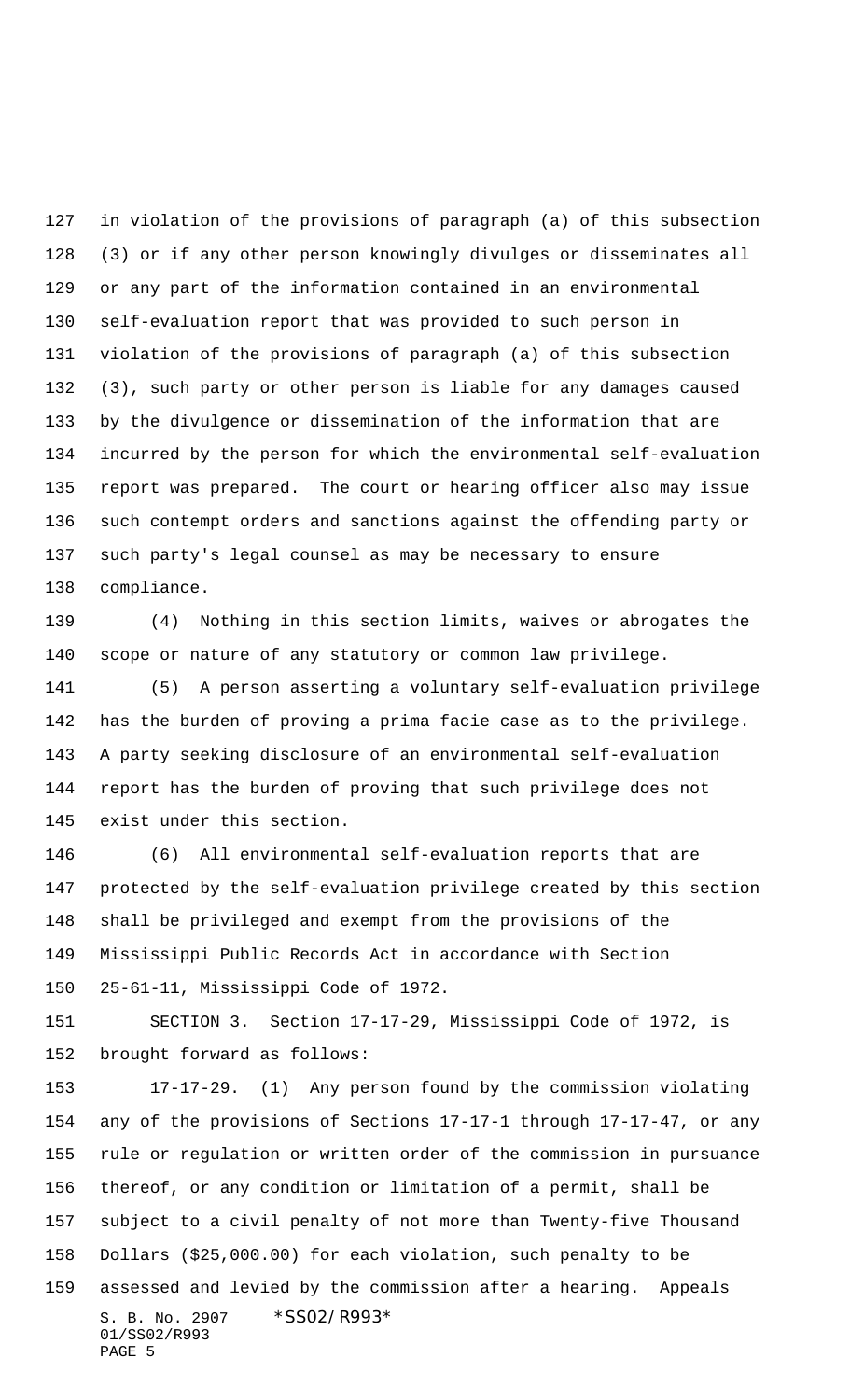from the imposition of the civil penalty may be taken to the chancery court in the same manner as appeals from orders of the commission. If the appellant desires to stay the execution of a civil penalty assessed by the commission, he shall give bond with sufficient resident sureties of one or more guaranty or surety companies authorized to do business in this state, payable to the State of Mississippi, in an amount equal to double the amount of any civil penalty assessed by the commission, as to which the stay of execution is desired, conditioned, if the judgment shall be affirmed, to pay all costs of the assessment entered against the appellant. Each day upon which such violation occurs shall be deemed a separate and additional violation.

 (2) In lieu of, or in addition to, the penalty provided in subsection (1) of this section, the commission shall have the power to institute and maintain in the name of the state any and all proceedings necessary or appropriate to enforce the provisions of Sections 17-17-1 through 17-17-47, rules and regulations in force pursuant thereto, and orders and permits made and issued under those sections, in the appropriate circuit, chancery, county or justice court of the county in which venue may lie. The commission may obtain mandatory or prohibitory injunctive relief, either temporary or permanent, and in cases of imminent and substantial hazard as set forth in Section 17-17-27, subsection (4), it shall not be necessary in such cases that the state plead or prove (a) that irreparable damage would result if the injunction did not issue; (b) that there is no adequate remedy at law; or (c) that a written complaint or commission order has first been issued for the alleged violation.

S. B. No. 2907 \* SS02/R993\* 01/SS02/R993 PAGE 6 (3) Any person who violates any of the provisions of, or fails to perform any duty imposed by, Sections 17-17-1 through 17-17-47, or any rule or regulation issued hereunder, or who violates any order or determination of the commission promulgated pursuant to such sections, and causes the death of wildlife shall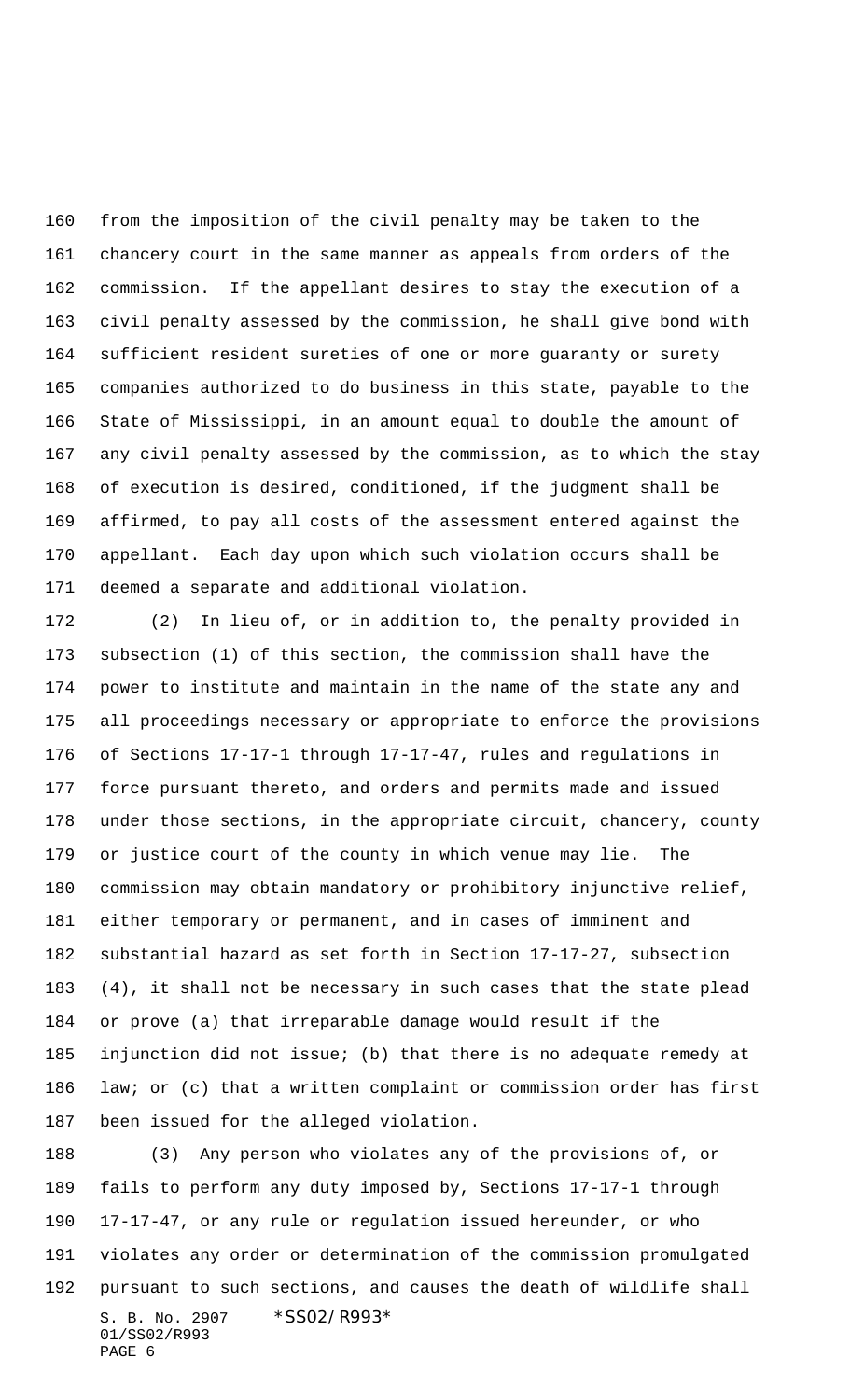be liable, in addition to the penalties provided in subsection (1) and/or (2) of this section, to pay to the state an additional amount equal to the sum of money reasonably necessary to replenish such wildlife as determined by the commission after consultation with the Mississippi Commission on Wildlife, Fisheries and Parks. Such amount may be recovered by the commission on behalf of the state in a civil action brought in the appropriate county or circuit court of the county in which venue may lie.

 (4) Any person creating, or responsible for creating, through misadventure, happenstance, or otherwise, an immediate necessity for remedial or clean-up action involving solid waste shall be liable for the cost of such remedial or clean-up action and the commission may recover the cost of same by a civil action brought in the circuit court of the county in which venue may lie. This penalty may be recovered in lieu of or in addition to the penalties provided in subsection (1), (2) and/or (3) of this section.

 In the event of the necessity for immediate remedial or clean-up action, the commission may contract for same and advance funds from the Pollution Emergency Fund to pay the costs thereof, such advancements to be repaid to the Pollution Emergency Fund upon recovery by the commission as provided herein.

 (5) Any person who knowingly violates any provision of this chapter or violates any order issued by the commission under the authority of this chapter shall, upon conviction, be guilty of a misdemeanor and shall be subject to a fine of not more than Twenty-five Thousand Dollars (\$25,000.00) for each day of violation or to imprisonment not to exceed one (1) year, or both. Each day's violation shall constitute a separate offense.

S. B. No. 2907 \* SS02/R993\* 01/SS02/R993 PAGE 7 (6) All fines, penalties and other sums recovered or collected by the commission for and in behalf of the state under this section shall be deposited in the Pollution Emergency Fund established by Sections 49-17-61 through 49-17-70, and the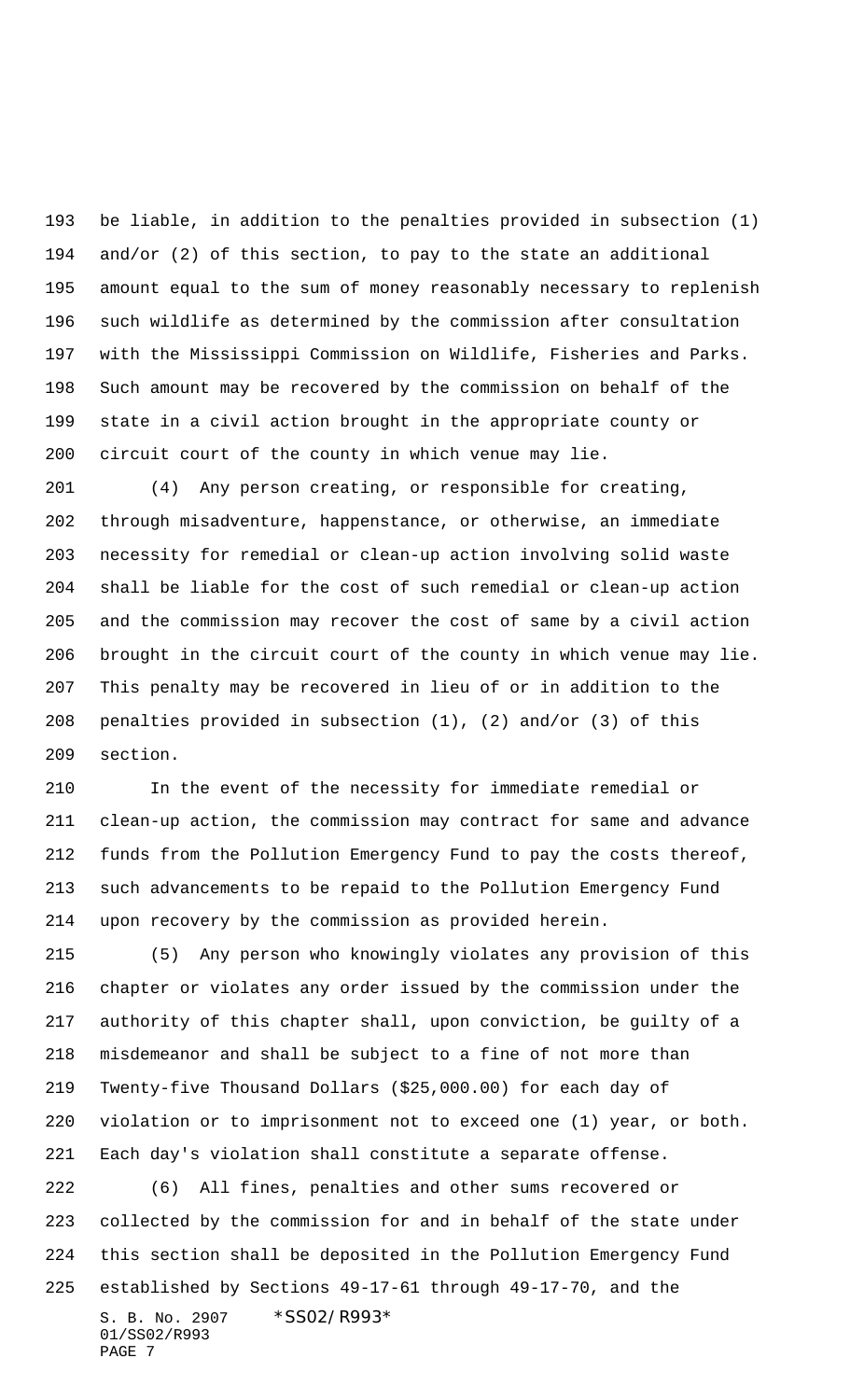commission is authorized to receive and accept, from any and all available sources whatsoever, additional funds to be deposited in such fund and expended for the purpose of remedial, clean-up or abatement actions involving the introduction of solid waste upon or into the land, air or waters of this state in violation of Sections 17-17-1 through 17-17-47, any rule or regulation or written order of the commission in pursuance thereof, or any condition or limitation of a permit.

 (7) In determining the amount of any penalty under this chapter, the commission shall consider at a minimum:

(a) The willfulness of the violation;

 (b) Any damage to air, water, land or other natural resources of the state or their uses;

239 (c) Costs of restoration and abatement;

 (d) Economic benefit as a result of noncompliance; (e) The seriousness of the violation, including any harm to the environment and any hazard to the health, safety and welfare of the public;

(f) Past performance history; and

 (g) Whether the noncompliance was discovered and reported as the result of a voluntary self-evaluation. If a person discovers as a result of a voluntary self-evaluation, information related to noncompliance with an environmental law and voluntarily discloses that information to the department, commission or any employee thereof, the commission shall, to the greatest extent possible, reduce a penalty, if any, determined by the commission, except for economic benefit as a result of noncompliance, to a de minimis amount if all of the following are true:

 (i) The disclosure is made promptly after knowledge of the information disclosed is obtained by the person; (ii) The person making the disclosure initiates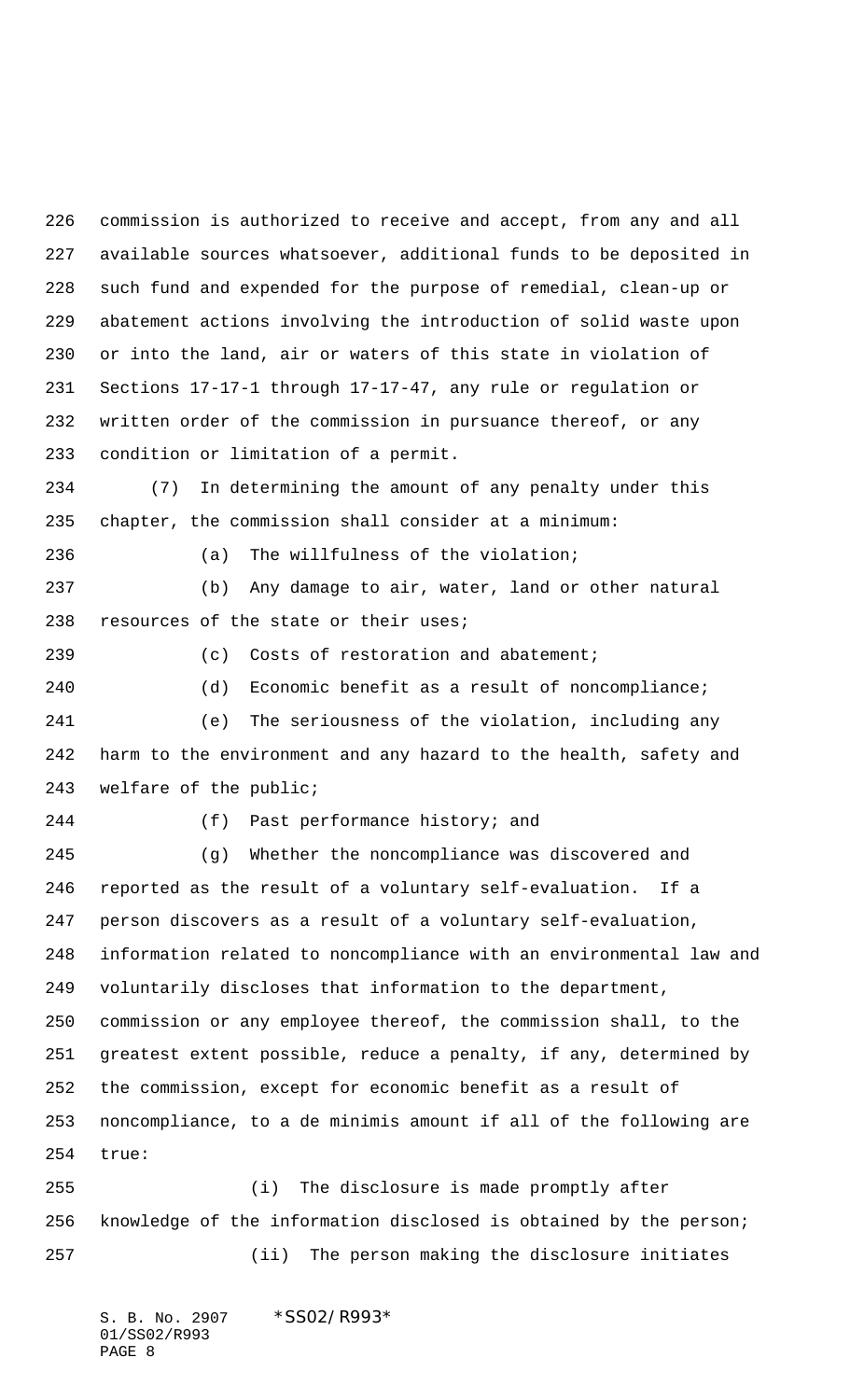the appropriate corrective actions and pursues those corrective actions with due diligence;

 (iii) The person making the disclosure cooperates with the commission and the department regarding investigation of the issues identified in the disclosure;

 (iv) The person is not otherwise required by an environmental law to make the disclosure to the commission or the department;

 (v) The information was not obtained through any source independent of the voluntary self-evaluation or by the department through observation, sampling or monitoring; and

 (vi) The noncompliance did not result in a substantial endangerment threatening the public health, safety or welfare or the environment.

 (8) Any provision of this section and chapter regarding liability for the costs of clean-up, removal, remediation or abatement of any pollution, hazardous waste or solid waste shall be limited as provided in Section 49-17-42 and rules adopted thereto.

 SECTION 4. Section 49-17-43, Mississippi Code of 1972, is brought forward as follows:

S. B. No. 2907 \* SS02/R993\* 01/SS02/R993 PAGE 9 49-17-43. (a) Any person found by the commission violating any of the provisions of Sections 49-17-1 through 49-17-43, or any rule or regulation or written order of the commission in pursuance thereof or any condition or limitation of a permit, except a permit required under the Solid Wastes Disposal Law of 1974 (Sections 17-17-1 through 17-17-47), shall be subject to a civil penalty of not more than Twenty-five Thousand Dollars (\$25,000.00), for each violation, such penalty to be assessed and levied by the commission after a hearing as provided hereinabove. Appeals from the imposition of the civil penalty may be taken to the chancery court in the same manner as appeals from orders of the commission. If the appellant desires to stay the execution of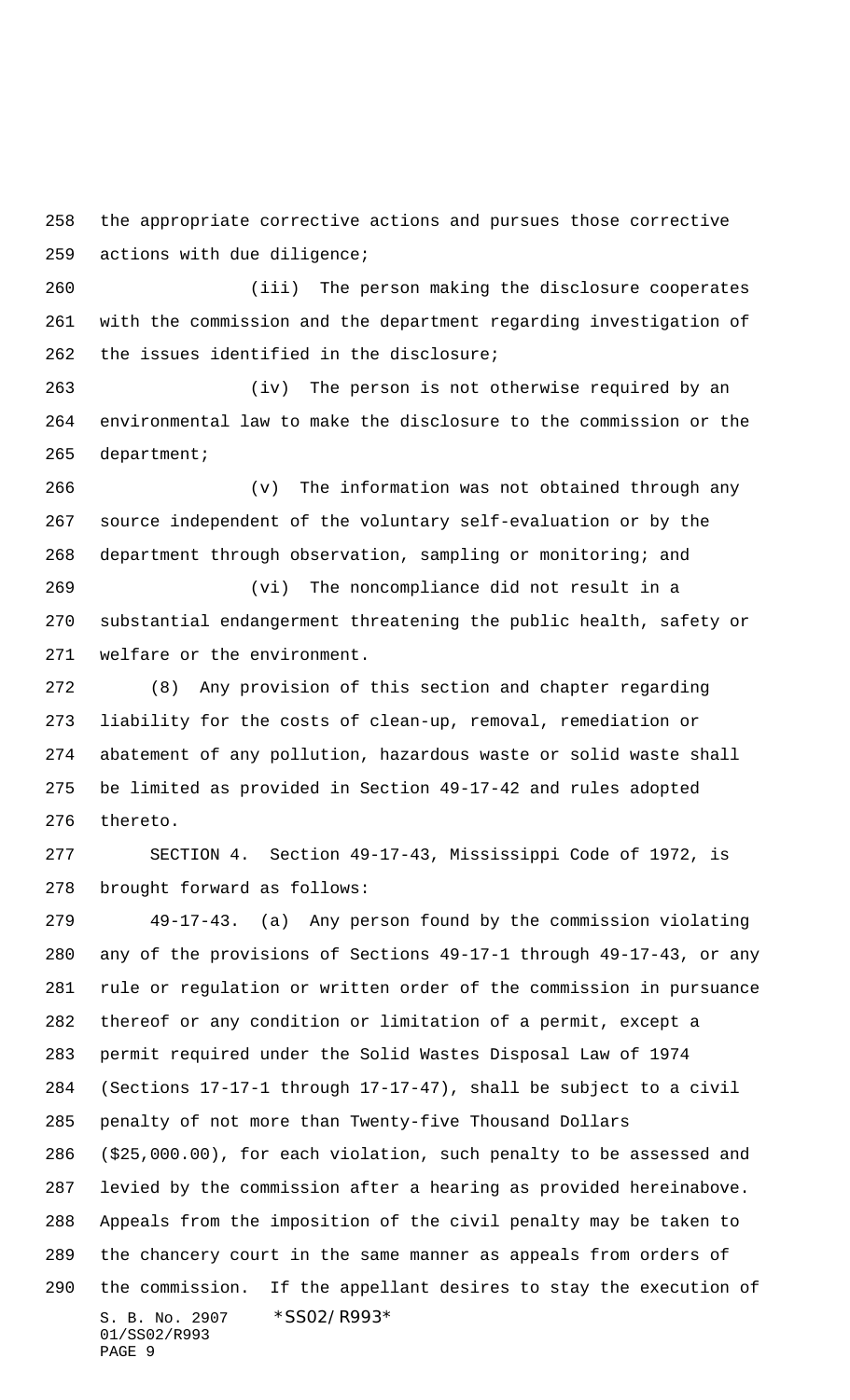a civil penalty assessed by the commission, he shall give bond with sufficient resident sureties of one or more guaranty or surety companies authorized to do business in this state, payable to the State of Mississippi, in an amount equal to double the amount of any civil penalty assessed by the commission, as to which the stay of execution is desired, conditioned, if the judgment shall be affirmed, to pay all costs of the assessment entered against the appellant. Each day upon which a violation occurs shall be deemed a separate and additional violation.

 Any person violating any provision of the Solid Wastes Disposal Law of 1974 (Sections 17-17-1 through 17-17-47), any rule or regulation made pursuant to that law, or any order issued by the commission under the authority of that law shall be subject to the penalties provided in Section 17-17-29.

 (b) In lieu of, or in addition to, the penalty provided in subsection (a) of this section, the commission shall have power to institute and maintain in the name of the state any and all proceedings necessary or appropriate to enforce the provisions of Sections 49-17-1 through 49-17-43, rules and regulations in force pursuant thereto, and orders and permits made and issued under those sections, in the appropriate circuit, chancery, county or justice court of the county in which venue may lie. The commission may obtain mandatory or prohibitory injunctive relief, either temporary or permanent, and in cases of imminent and substantial hazard or endangerment as set forth in Section 49-17-27, it shall not be necessary in such cases that the state plead or prove: (i) that irreparable damage would result if the injunction did not issue; (ii) that there is no adequate remedy at law; or (iii) that a written complaint or commission order has first been issued for the alleged violation.

S. B. No. 2907 \*SS02/R993\* 01/SS02/R993 PAGE 10 (c) Any person who violates any of the provisions of, or fails to perform any duty imposed by, Sections 49-17-1 through 49-17-43 or any rule or regulation issued hereunder, or who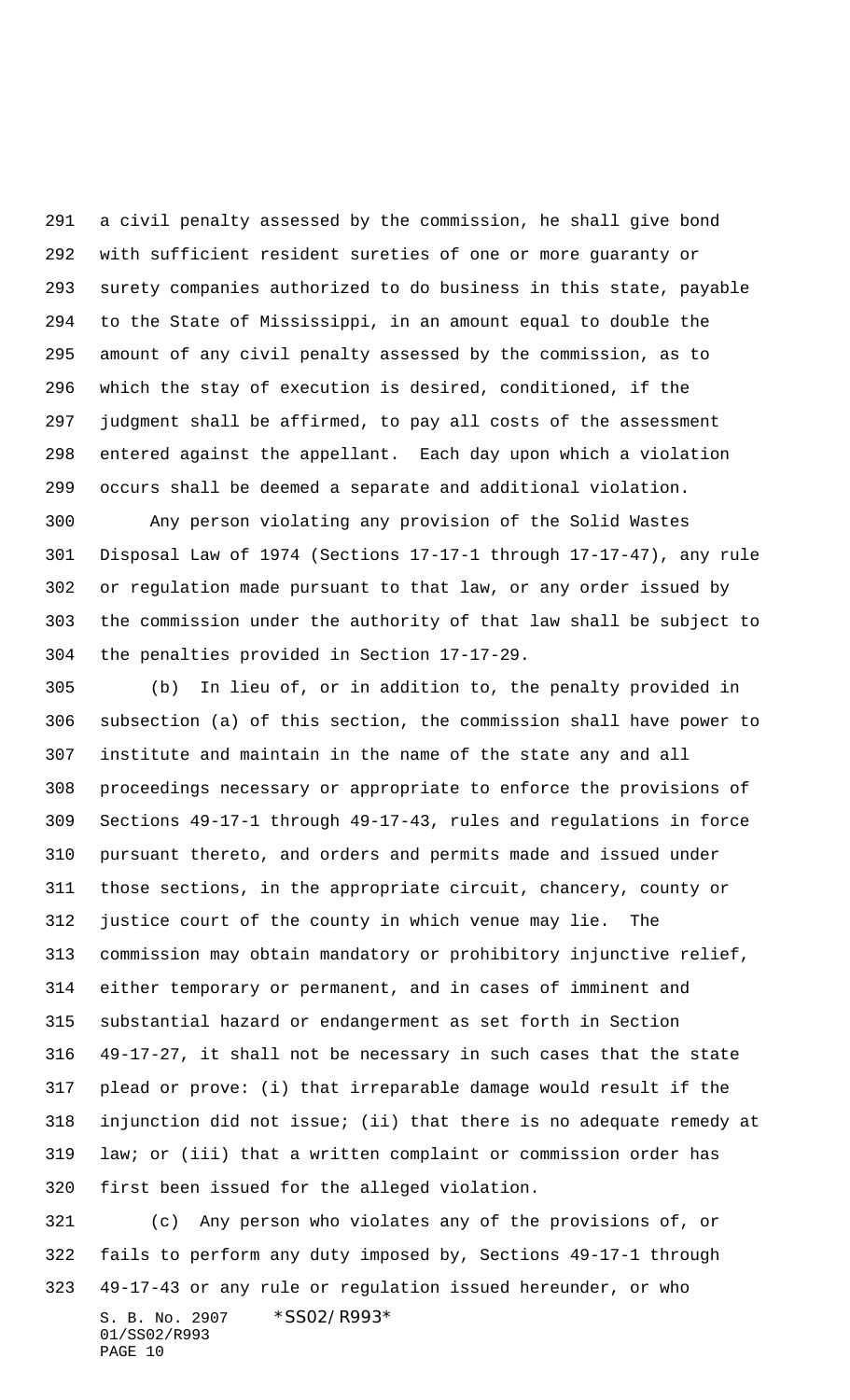violates any order or determination of the commission promulgated pursuant to such sections, and causes the death of fish or other wildlife shall be liable, in addition to the penalties provided in subsection (a) and/or (b) of this section, to pay to the state an additional amount equal to the sum of money reasonably necessary to restock such waters or replenish such wildlife as determined by the commission after consultation with the Mississippi Commission on Wildlife, Fisheries and Parks. Such amount may be recovered by the commission on behalf of the state in a civil action brought in the appropriate county or circuit court of the county in which venue may lie.

 (d) Any person who owns or operates facilities which, through misadventure, happenstance or otherwise, cause pollution necessitating immediate remedial or clean-up action shall be liable for the cost of such remedial or clean-up action and the commission may recover the cost of same by a civil action brought in the circuit court of the county in which venue may lie. This penalty may be recovered in lieu of or in addition to the penalties provided in subsection (a), (b) and/or (c) of this section.

 In the event of the necessity for immediate remedial or clean-up action, the commission may contract for same and advance funds from the Pollution Emergency Fund to pay the costs thereof, such advancements to be repaid to the Pollution Emergency Fund upon recovery by the commission as provided above.

 (e) It is unlawful for any person to: (1) discharge pollutants in violation of Section 49-17-29 or in violation of any condition or limitation included in a permit issued under Section 49-17-29 or (2) introduce pollutants into publicly owned treatment works in violation of pretreatment standards or in violation of toxic effluent standards; and, upon conviction thereof, such person shall be punished by a fine of not less than Two Thousand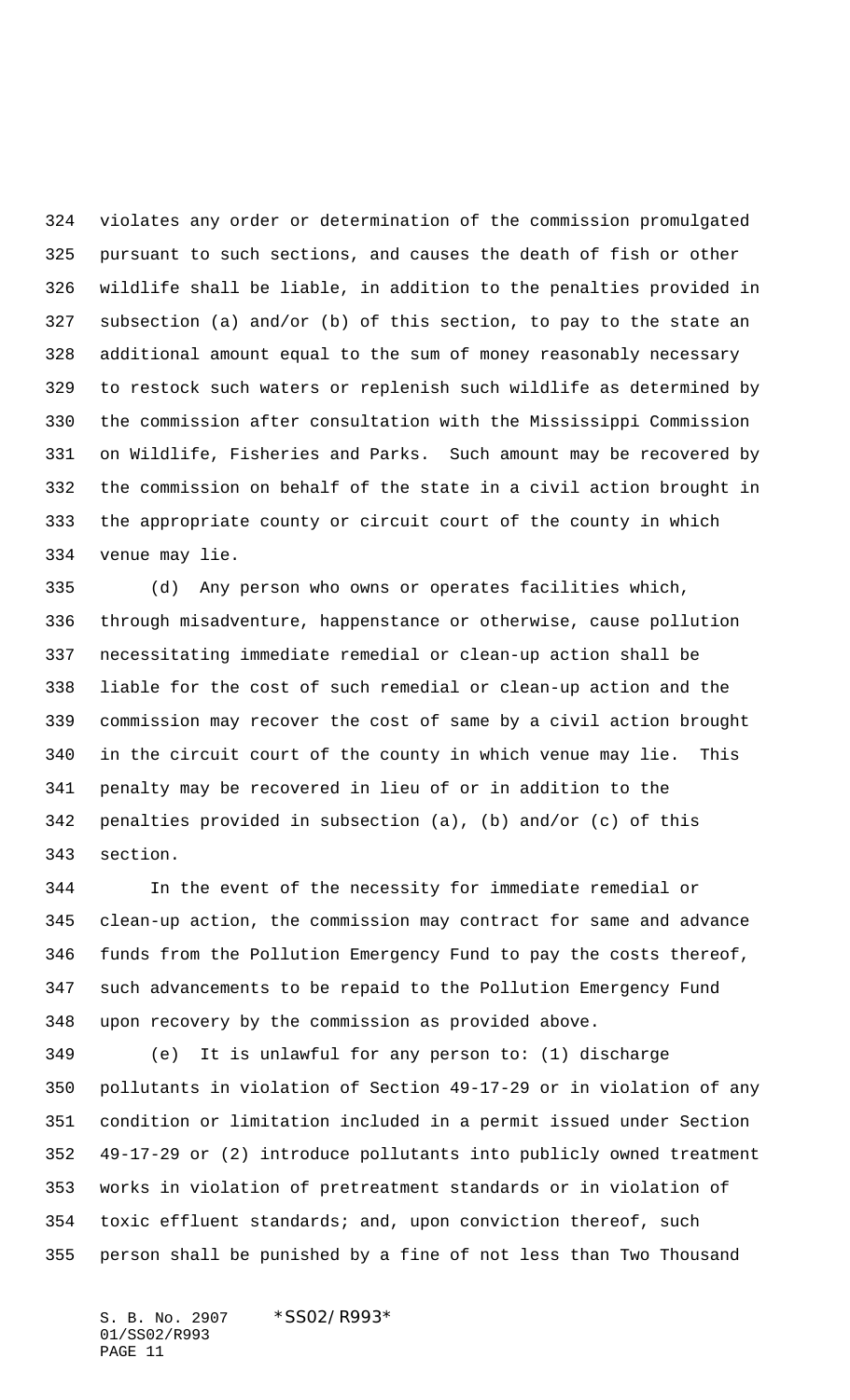Five Hundred Dollars (\$2,500.00) nor more than Twenty-five Thousand Dollars (\$25,000.00) per day of violation.

 (f) All fines, penalties and other sums recovered or collected by the commission for and in behalf of the state under this section shall be deposited in the Pollution Emergency Fund established under this chapter, and the commission is authorized to receive and accept, from any funds and all available sources whatsoever, additional funds to be deposited in such fund and expended for the purpose of remedial, clean-up or abatement actions involving pollution of the land, air or waters of the state in violation of Sections 49-17-1 through 49-17-43, any rule or regulation or written order of the commission in pursuance thereof, or any condition or limitation of a permit.

 (g) In determining the amount of any penalty under this chapter, the commission shall consider at a minimum:

(i) The willfulness of the violation;

 (ii) Any damage to air, water, land or other natural resources of the state or their uses;

(iv) Economic benefit as a result of noncompliance;

(iii) Costs of restoration and abatement;

 (v) The seriousness of the violation, including any harm to the environment and any hazard to the health, safety and welfare of the public;

(vi) Past performance history; and

 (vii) Whether the noncompliance was discovered and reported as the result of a voluntary self-evaluation. If a person discovers as a result of a voluntary self-evaluation, information related to noncompliance with an environmental law and voluntarily discloses that information to the department, commission or any employee thereof, the commission shall, to the greatest extent possible, reduce a penalty, if any, determined by the commission, except for economic benefit as a result of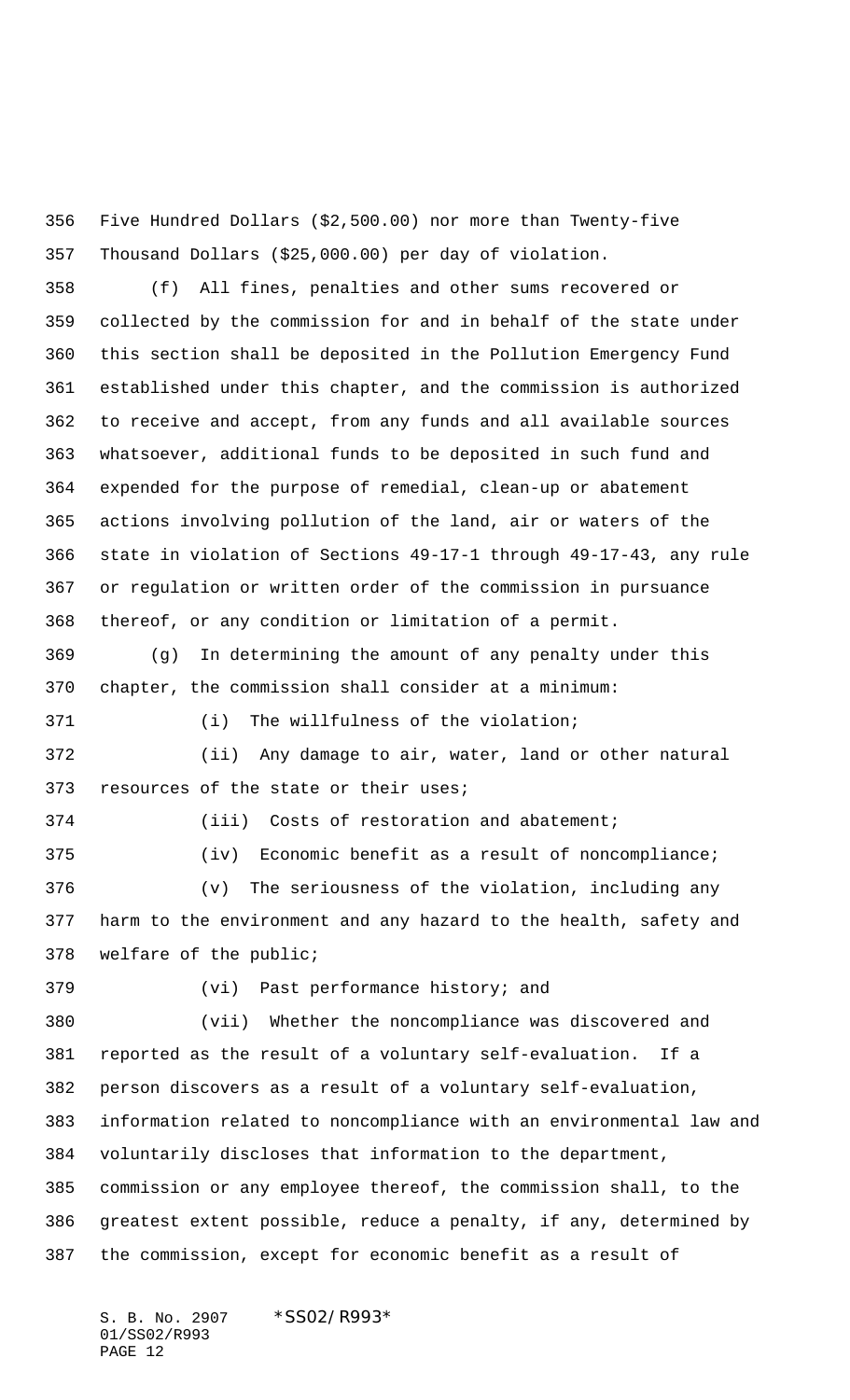noncompliance, to a de minimis amount if all of the following are true:

 1. The disclosure is made promptly after knowledge of the information disclosed is obtained by the person;

 2. The person making the disclosure initiates the appropriate corrective actions and pursues those corrective actions with due diligence;

 3. The person making the disclosure cooperates with the commission and the department regarding investigation of the issues identified in the disclosure;

 4. The person is not otherwise required by an environmental law to make the disclosure to the commission or the department;

 5. The information was not obtained through any source independent of the voluntary self-evaluation or by the department through observation, sampling or monitoring; and 6. The noncompliance did not result in a

 substantial endangerment threatening the public health, safety or welfare or the environment.

 (h) Any provisions of this section and chapter regarding liability for the costs of clean-up, removal, remediation or abatement of any pollution, hazardous waste or solid waste shall be limited as provided in Section 49-17-42 and rules adopted thereto.

 SECTION 5. Section 49-17-427, Mississippi Code of 1972, is brought forward as follows:

 49-17-427. (1) Whenever the commission or an employee thereof has reason to believe that a violation of any provision of this chapter, or of any order of the commission, or of any regulation promulgated pursuant to this chapter has occurred, the commission shall initiate proceedings in the same manner as provided in Sections 49-17-31 through 49-17-41, Mississippi Code of 1972.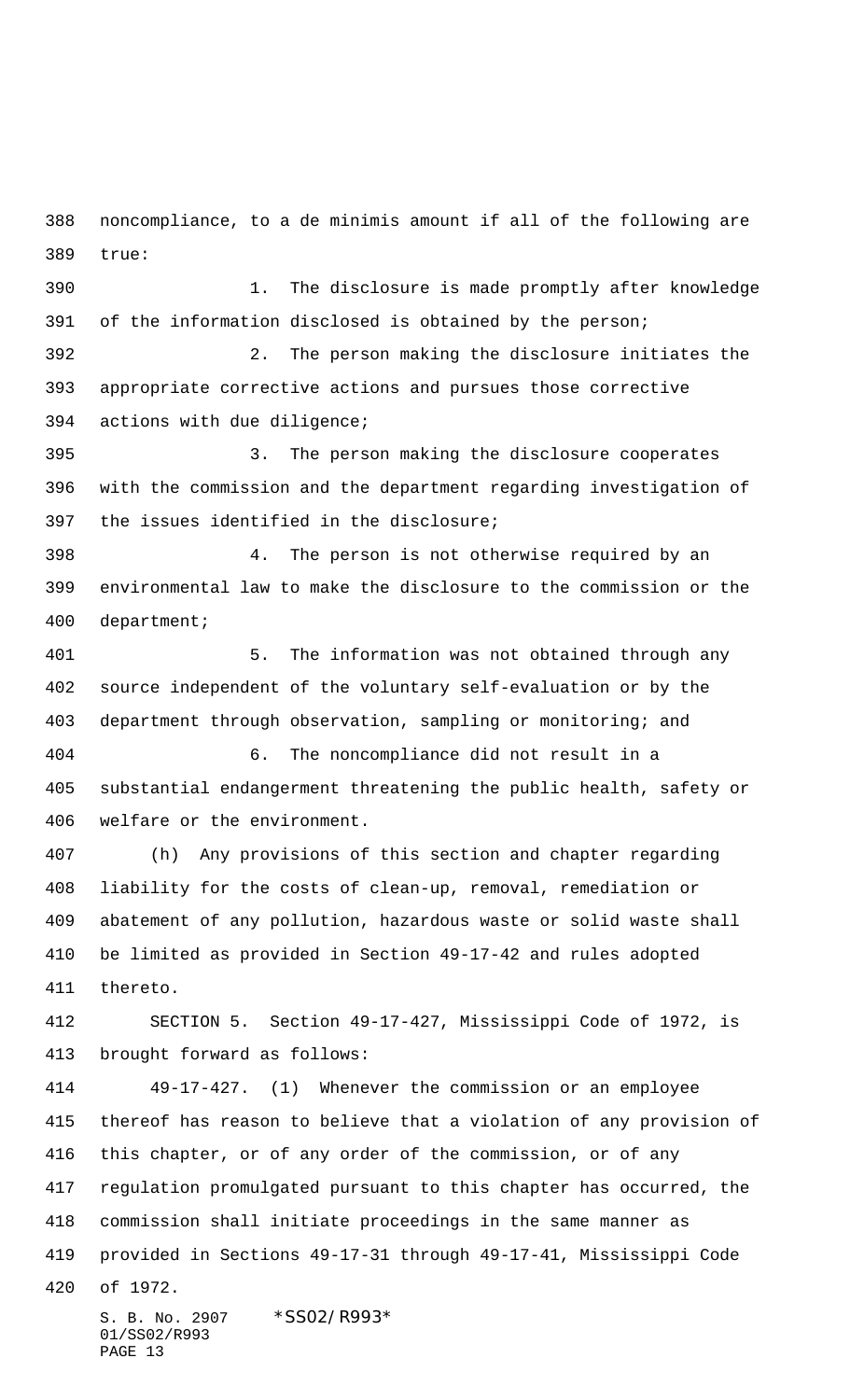(2) Any person found by the commission violating any of the provisions of Sections 49-17-401 through 49-17-433, or any rule or regulation or written order of the commission shall be subject to a civil penalty of not more than Twenty-five Thousand Dollars (\$25,000.00) for each violation per day, such penalty to be assessed and levied by the commission as provided in Sections 49-17-1 through 49-17-43, Mississippi Code of 1972.

 (3) In determining the amount of any penalty under this chapter, the commission shall consider at a minimum:

(a) The willfulness of the violation;

 (b) Any damage to air, water, land or other natural 432 resources of the state or their uses;

(c) Costs of restoration or abatement;

 (d) Economic benefit as a result of noncompliance; (e) The seriousness of the violation, including any harm to the environment and any hazard to the health, safety and

welfare of the public;

PAGE 14

(f) Past performance history; and

 (g) Whether the noncompliance was discovered and reported as the result of a voluntary self-evaluation. If a person discovers as a result of a voluntary self-evaluation, information related to noncompliance with an environmental law and voluntarily discloses that information to the department, commission or any employee thereof, the commission shall, to the greatest extent possible, reduce a penalty, if any, determined by the commission, except for economic benefit as a result of noncompliance, to a de minimis amount if all of the following are true:

S. B. No. 2907 \* SS02/R993\* 01/SS02/R993 (i) The disclosure is made promptly after knowledge of the information disclosed is obtained by the person; (ii) The person making the disclosure initiates the appropriate corrective actions and pursues those corrective actions with due diligence;